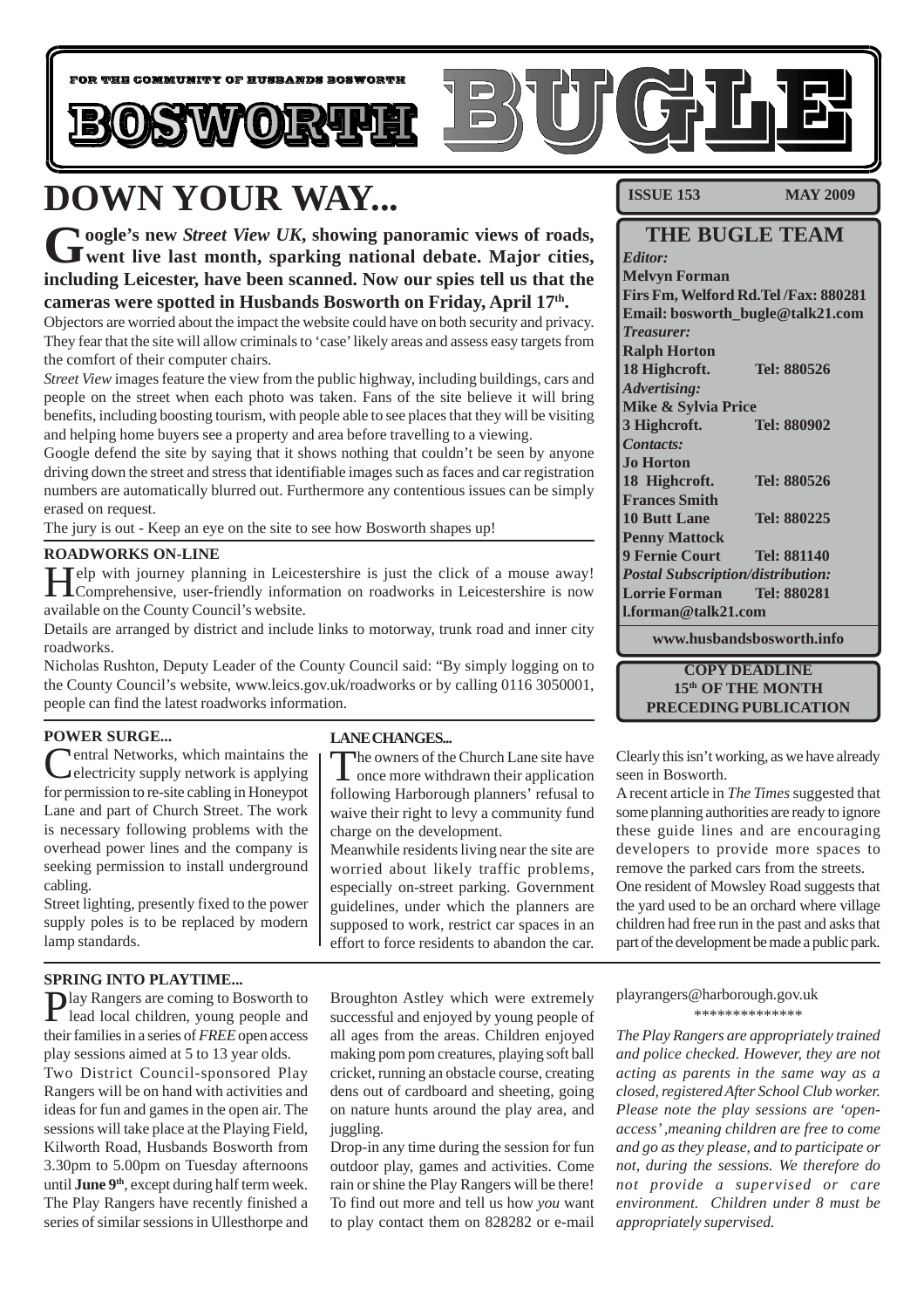### **POSTBAG**

*From Sam Caves, Jack Johnston, Steven Harwood, Cole Pedley,* The Bosworth Boys

For the third year running we are entering as a team in the Kilworth Challenge. Training has begun and so too has fund raising, which brings us to the point of our letter. Last year the Kilworth Challenge raised £88,000 for local charities, including Dukes Barn and Over the Wall. We alone raised £1800 and finished in a respectable 12<sup>th</sup> place. We are convinced that we can smash those targets this year. However, we do need support from you in terms of sponsorship. We have placed a change bucket in the Post Office, The Bell Inn and the petrol station at North Kilworth - please donate generously. We look forward to representing our village once again, Thank you.

*From Suzanne Dhillon, on behalf of the Committee*

Congratulations and sincere thanks to the people of Husbands Bosworth and others who generously supported our *'Strictly Black & White Ball'*. In excess of £3200 was raised, which far exceeded our expectations.

#### *From Katharine Wright, Secretary of the Turville Memorial Hall Committee*

The Turville Memorial Hall Committee would like to thank the Strictly Black & White Ball Committee for their extremely generous donation of £3,206 to the Turville Memorial Hall funds. A fantastic amount to raise from one evening and shows what a great community we have in Bosworth. A great deal of hard work obviously went into making the evening such a success. The committee is now looking forward to using the money to make improvements to the Village Hall, which the entire community can benefit from – more details will follow soon!

#### *Editor's Note:*

*Due to incorrect information supplied, in last month's* Bugle *we reported that the victim of the recent burglary in Bell Lane was at the pub at the time of the incident. We now know that he was in fact visiting his father in the village. We are sorry for any embarrassment caused and are pleased to put the record straight.*

### **LOCAL CRIME FILE**

**IF YOU HAVE INFORMATION ON ANY CRIMINAL ACTIVITY CALL MARKET HARBOROUGH POLICE on 0116 222 2222.**

**Countryside Watch Co-ordinator Henry Whatley Ext. 3875**

**Neighbourhood Watch Co-ordinator Marion Lewis 0116 2483871 NW Community Scheme No. 2123**

**Local Beat Team PC 1959 David Venables PC 500 Andy Smalley PCSO 6126 Tim Harwood PCSO 6636 Ray Wells Voicemail Service 0116 2485675**

**Rural & Countryside Liaison Officer PC 1010 Chris Hill**

**CRIMESTOPPERS FREEPHONE 0800 555111**

#### **CAR KEY THEFT**

A burglary to a dwelling occurred in Coventry Road, Lutterworth in the early hours of the morning. Nothing was taken other than the keys to the family car, which was driven away.

## **WATCH WORD**

*THE NEIGHBOURHOOD WATCH SCHEME WITHIN HUSBANDS BOSWORTH*

#### **ANTI-TERRORIST HOTLINE**

"Don't rely on others. If you suspect it report it." That's the message being promoted for the National Anti-Terrorist Hotline.

We need the help of the community. People are being encouraged to call if they have any concerns about suspicious activity. The Anti-Terrorist Hotline number is 0800 789 321. The confidential hotline is staffed around the clock by specialist counter-terrorism staff. Any information could be important and may be the final piece of the jigsaw.

All information passed to the Anti-Terrorist Hotline is treated in the strictest of confidence and is thoroughly analysed and researched before, and if, any police action is taken.

#### **SCAM WARNING**

We have just heard of a new scam that we think should be highlighted.

There have been a number of incidents recently in the Home Counties where drivers parked in a public car park have noticed a piece of paper stuck to their rear window. They have stopped to investigate what the piece of paper is, leaving their engine running as they get out. As soon as they have got out of the car someone has jumped out, pushed them out of the way and driven off. *BE AWARE OF THIS SCAM - DRIVE TO A SAFE PLACE BEFORE STOPPING TO INVESTIGATE.*

*PASS THIS MESSAGE ON TO OTHERS.*

H

Г

г

**SCREEN TEST...**

**To see if your present TV aerial is suitable for receiving digital TV there are some simple checks that you are able to do:**

*•Select ITV (Usually Channel 3)*

*•Go to TEXT to bring up the Text menu •Select Page 284 and follow the on-*

*screen instructions.*

**If your aerial is OK the tests will indicate this.**

**Don't be conned by unscrupulous aerial installers into having unnecessary work done!**

#### ---------------**PETFRIENDS** *Pet & Home Care*

PetFriends provides clients' dogs, cats and other pets the loving care that they need while you are away, right in your own home! Your pets will stay in their own secure, familiar environment and follow their customary routine and diet.

**A local veterinary nurse will look after your pets and home while you are away.**

Pets fed, watered and excercised. Medication administered, plants watered. Fully insured - references available

**For more information please contact Natasha Blunt VN 01858 880183 07739 467284**

# **WOODPECKER**

--------

All aspects of tree-work undertaken from dismantling large roadside trees to pruning and reshaping small garden trees. We also offer a stump grinding service. Professionally qualified and insured. **For free quotation and advice call Chris on: 01858 880818 www.woodpeckertrees.com ufn**

**TREE SURGERY**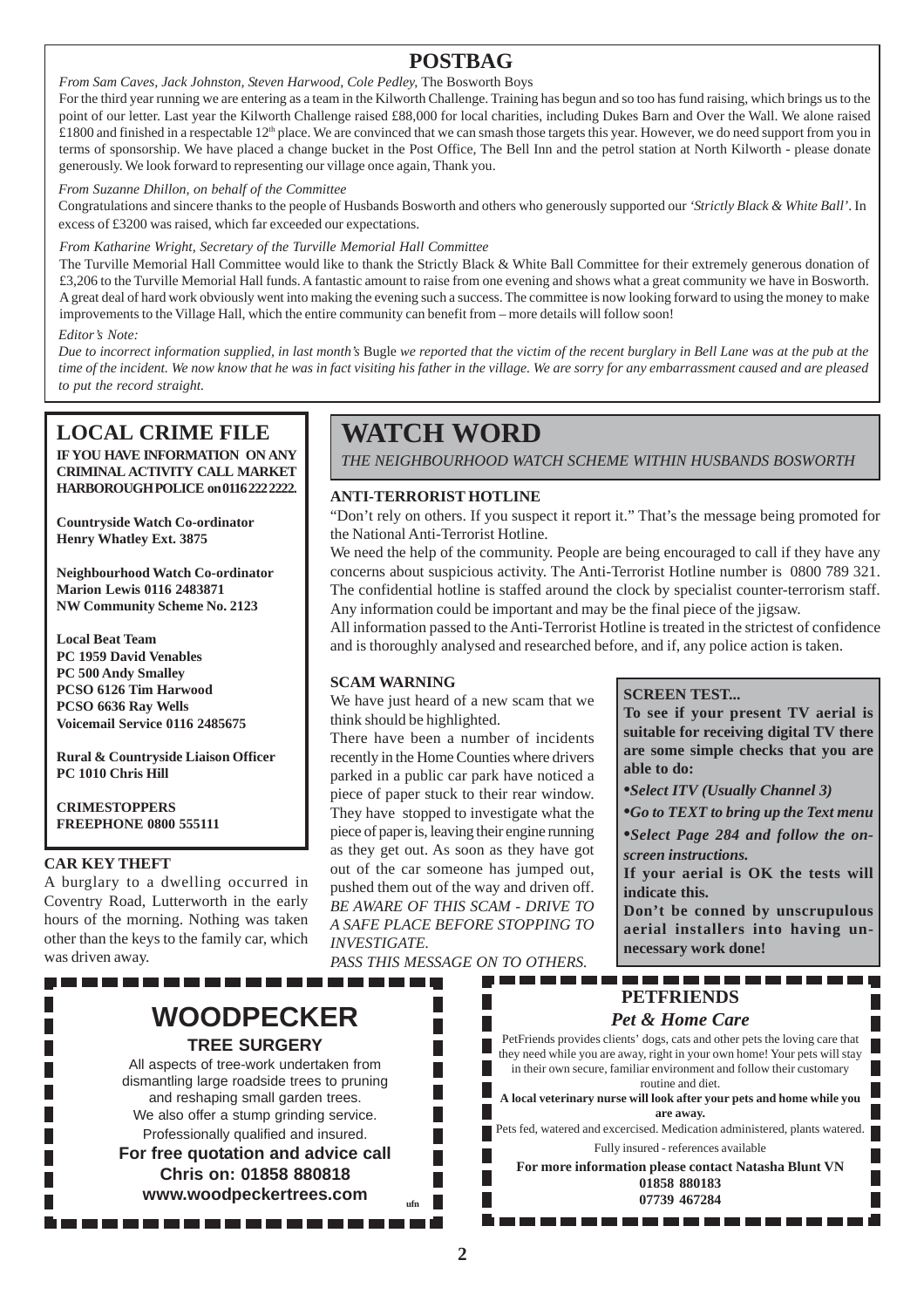## **BOSWORTH IN FOCUS**

*A ROUND-UP OF LOCAL NEWS*

#### **WASTE NOT...**

In a Leftover Recipe Competition sponsored by the Waste Management Team of Leicestershire County Council, Jennifer Rogers took first prize from over one hundred entries.

The competition required recipes to be designed using at least one item of leftover food. Jennifer designed a Lemon Almond Tart using leftover dried marzipan and bread crumbs.

At a presentation evening at Leicester College, the fifteen finalists' recipes were cooked by the College staff for the judging panel and for the finalists themselves to sample. The Lemon Almond Tart was judged to be the best overall out of the five eligible classes - starter, soup, main course, dessert and light bite.

#### **R & B AND INDIAN EVENING**

#### An exotic mix of Rhythm & Blues music and Indian cuisine is on the cards for a charity fund-raising event to be held in the Village Hall. The show, on Saturday, May 2<sup>nd</sup> starting at 7.30pm is in aid of the 1st Kilworth Scout Group, local respite hospice LOROS and School-Aid India, which raises funds for educational facilities in the poorer areas of India. Local group, Treacle Town, will be playing and there will be a bar. Tickets cost £15 per person to include genuine Indian and vegetarian fare. Call Indi on 880733 to book.

## **LOCAL NEWS IN BRIEF**

! Former members of Welford Young Farmers Club, which disbanded in 2004, are organising a reunion evening for past members and friends at **Welford** Community Centre on Saturday, May 2nd from 7.30pm. Those attending are invited to bring along old photographs and memorabilia and meet up with old friends. Call 01162 791132 for details. ! **South Kilworth** Riding Club will be holding their Annual Spring Show on Sunday, May  $10<sup>th</sup>$  at Bosworth Hall. Visit www.skrc.co.uk for show schedules and other information.

**Kilworth** House Hotel will be hosting their annual charity fund-raising walk on Wednesday, May 20<sup>th</sup> in aid of the Heart of England Air Ambulance. Walk 5km or 10km around the Kilworth Estate and take refreshments in the Staging Post log cabin on your return. Arrive from 10.00am. Walk starts 10.30am. To book please call Sue on 881830.

! Mervyn Stutter, comedian, actor and satirical songwriter brings his classic wit and words of wisdom to **South Kilworth** Village Hall on Friday, May 1st for an *Evening with Mervyn Stutter*. Mervyn casts his eye over everyday situations and comes up with hilarious slants on life. A show so funny that it should carry a government health warning! Call 575520 for tickets.

### . . . . . . . . . . . . . . . . . . DIANE E. HALL

Г

Г

Beauty Therapist CIBTAC ITEC CIDESCO qualified Full range of luxury treatments in tranquil surroundings Facials, body treatments, manicure, pedicure, waxing, tanning *Stockist of Susan Molyneux products* Brochures and Gift Vouchers available Tel: 01858 880567 or 07732 571714 . . . . . . . . . . . . . .

#### **FOBS SAFARI SUPPER 2009**

Do you fancy a night of good food and socialising, with a stroll around the village to work up an appetite?

....if so, come along to this year's FOBS Safari Supper on Saturday, June 20<sup>th</sup> and help to raise much-needed funds for the village's primary school.

It's a great way to meet new people in a friendly environment and an opportunity to show off your culinary skills if you so wish, by 'hosting' a course.

Tickets will be on sale at the beginning of May. £15 per person (with a discount for hosts).

This is always a popular event on the village calendars. Please contact Julie Dean on 881457 for more information and to book your place.

#### **BONKERS ABOUT CONKERS!**

The first Husbands Bosworth Conker Championship will take place on Sunday, October  $11<sup>th</sup>$  on the village playing field starting at 9.00am. This promises to be a great day-out for the whole family... Watch this space for further details!

### **STAR TALENT CONCERT** *In aid of Loros*

#### Saturday, July <sup>4th</sup>, 7.30pm Village Hall

There will be 12 acts of local talent plus a local celebrity compere. It will be an evening of fun and surprises, including a raffle. Supper will be baked potatoes with a choice of fillings and salads. Bring your own drinks. Tickets are £7.50 per person for adults and £3.00 for accompanied children under 14 years of age. Tickets are available from Lorrie on 880281 or Penny on 881140. Come along and support our local talent!

#### **COME DANCING...**

Glenn Badham is starting a new evening dance class for beginners in the Village Hall at the end of May. Call Glenn on 881036 for details.

#### **BOSWORTH WEATHER LOG**

*A weather summary by Lorrie Forman* With a total of 81½mm January 2009 was a soggy month, but this was only half as much rain as we had in January 2008. The few sprinkles of snow during January amounted to about 35mm in total. Temperatures went down to -7°C, the lowest since 2002. February, by contrast, was unusually dry with only 16mm rain recorded - the driest since 1998. However, a total of 370mm of snow fell during the month making it the snowiest month since my records began in 1993. March 2009 was the driest March since 2005 with only  $46\frac{1}{2}$ mm falling during the month, of which 30mm dropped on Bosworth on the  $3<sup>rd</sup>$  - the wettest day since June 2007!

## **BOSWORTH GARAGE**

**Vehicle servicing and MoTs Collection & delivery available Personal attention Call Chris or Trevor 01858 880580 or 07811 625027**

П П П

П П П Г

П П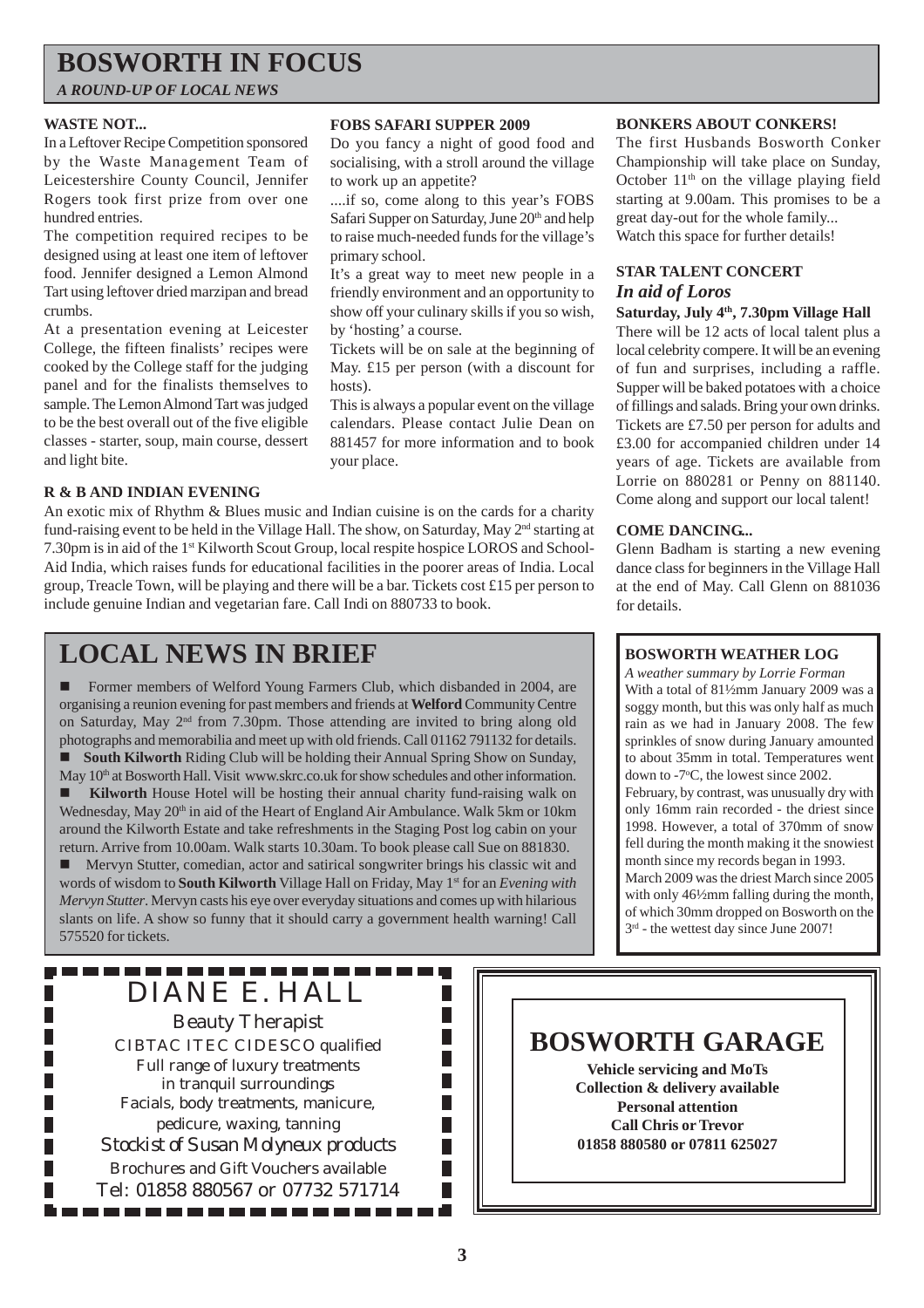# **SCHOOL REPORT**

*HUSBANDS BOSWORTH C. of E. PRIMARY SCHOOL*

#### **Home to Roost!**

The infant fledglings of Husbands Bosworth School have now taken up residence in their new classroom. It is fantastic, and well worth the wait and hassle that ensued during the siting. We look forward to the next 60 years - which apparently is the life span of this mobile!

The Grand Official Opening is to be on Wednesday, May 6<sup>th</sup> at 10.30am. Please come along and join us. The afternoon of that day is to be an open afternoon when visitors can view the facilities in action.

#### **School Sports Report**

The battle of the competitions were fought in earnest just before the Easter break. A team of gallant footballers under the guidance of Danny Gill and encouraged by a group of vociferous staff and parents, played magnificently in the Syd East Football Tournament. The boys got through to the final just to be pipped at the post by Foxton, who managed to score a 'golden' goal during extra time. Well done to the Bosworth boys!

A mixed squad entered the Small Schools Swimming Gala at Market Harborough and were rewarded for their fine swimming by coming first. A fantastic effort all round and praise to all. So we begin the new term ready for all the challenges ahead, full of vigour and drive, so watch this space!

#### **New School Head**

At the end of March the Governors appointed a new head teacher, Mr. Matthew Bown. Matthew is currently acting-head at Market Harborough Church of England Primary School and will assume his duties at Bosworth in September.

#### **FOBS –** *Bag2School* **Campaign**

The first of this year's FOBS Bag2School collection will take place on the weekend of May,  $30<sup>th</sup>$  and  $31<sup>st</sup>$ . As before, we will be collecting second-hand clothing, bedding, soft toys, shoes and handbags, and will arrange for the distinctive "blue" *Bag2School* collection bag to be delivered through your letter box over the weekend of the May  $16<sup>th</sup>$  and  $17<sup>th</sup>$ .

We would very much like you to fill the bags and then leave them outside your door for collection on Saturday, May  $30<sup>th</sup>$ . For those who are able to take their bags directly to the school, then they should be received no later than 8.30am on Tuesday, June 2<sup>nd</sup>.

Your assistance with this project is very much appreciated. Lets have a big push and see if we are able to break the 1000kg in this collection for the third time running!

Anyone wishing to volunteer to deliver or collect bags, or who requires further information, please contact either Kenny Anderson (Chair) on 880705 or Steve Blake (Treasurer) on 881045.

#### **A note for your diary...**

The autumn *Bag2School* collection will take place on Saturday, November 14<sup>th</sup> 2009.

#### **SAFARI SUPPER REMINDER**

Don't forget to make a date in your diary for the FOBS Safari Supper on Saturday, June  $20<sup>th</sup>$ . A great way to meet new friends, renew old friendships, see parts of the village that you may not know and sample some fantastic food into the bargain! Call Julie on 881457 for more information.

#### **BOSWORTH BELLES**

The next meeting of the Bosworth Belles will be a walking treasure hunt around the village, which will be on Wednesday, May 20<sup>th</sup> followed by a meal at The Bell Inn. For more information and to book a place please call Sally Cartwright on 571074 or e-mail sally@mogador.wanadoo.co.uk

## **G D Armitage Clock & Belfry Work**

**TRADE DIRECTORY 2009**

New installation, maintenance & repair Contact: Geoff Armitage 880066 **Janet Armitage B & B** Bed & Breakfast Contact: Janet Armitage 880066 **Begley Plumbing & Heating** Plumbing & heating engineer. Contact: Frank Begley 880541 **Gordon Begley** Building & roofing contractor. Contact: Gordon Begley 880028 **Peter Begley** Building contractors, flat roofing Contact: Peter Begley 880517 **Croft Farm Bed & Breakfast** AA 4\*\*\*\* accommodation Contact: Jane Smith 880679 **Honeypot Bed & Breakfast** Contact: Carolyn Goff 880836 **Joseph Morris Butchers** High class family butchers Contact: David Morris 575210 **Languard Ltd.** Weed control, fumigation and thermal insulation. Contact: Will Kay 880898 **Mike Price Heating Engineer** Oil-fired boiler servicing & repair Contact: Mike Price 880902 **Petfriends** Pet and homecare whilst you are away Contact: Natasha Blunt 880183 **Totally Trees Ltd.** Tree surgery and stump grinding Contact: Jacqui Mitchell 01455 554182 **Wharf House Kennels** Kennel and cattery services Contact: Kim McGuigan 880905 **Woodpecker Tree Surgery** All aspects of tree surgery undertaken Contact: Chris Wright 880183

#### *BUGLE* **CRACKER**

**A dog goes into a post office and asks to send a telegram. When he's asked what message he wants to send he says, "Woof, woof-woof, woof-woof, woof". "You can have two more words if you want", says the post master. "Don't be silly!" says the dog. " It wouldn't make sense then".**



**fuss please call**

**01858 881386 or 07720 834652**

**www.lodgefarmluxurytoilethire.co.uk**

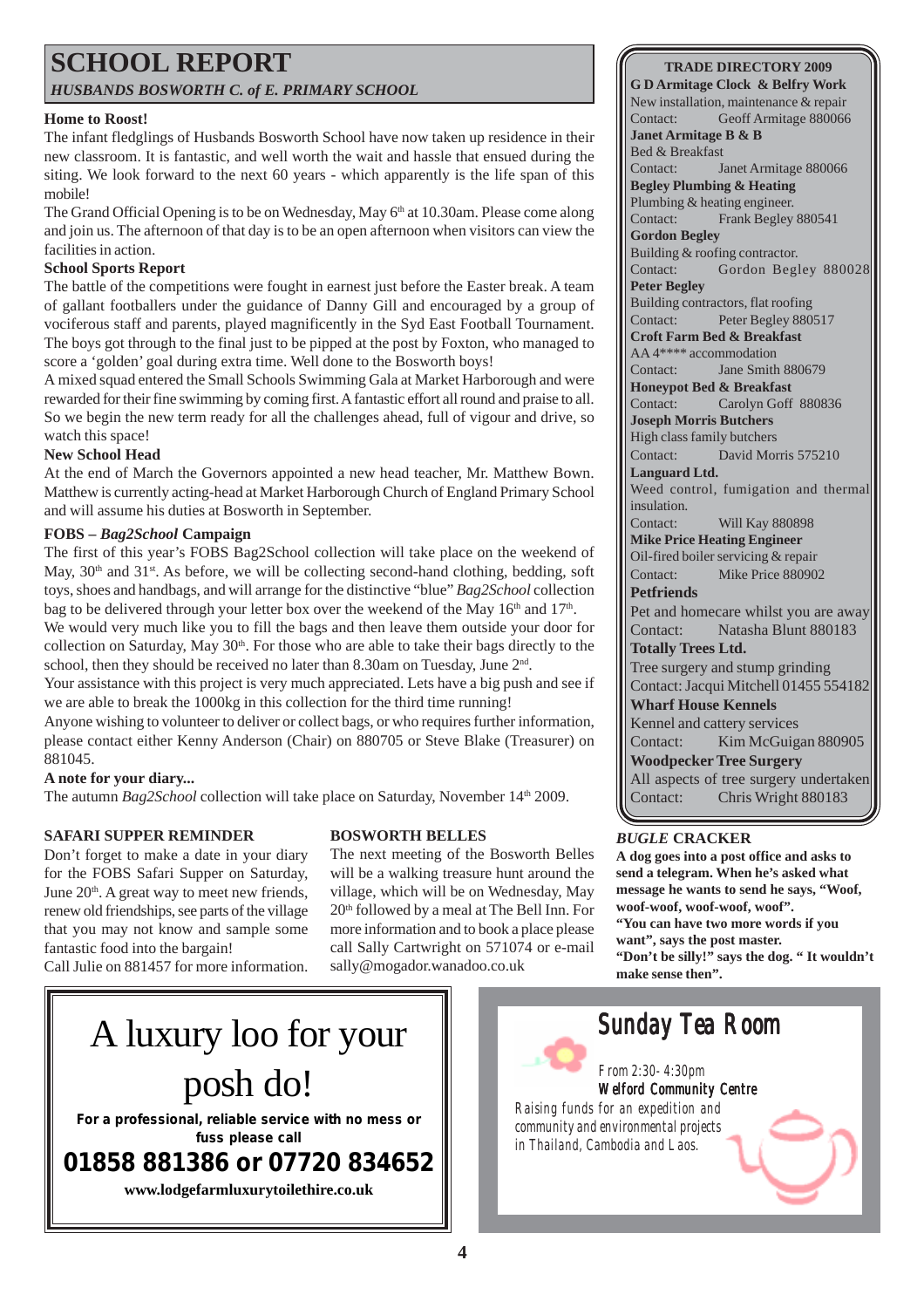#### **ACTIVITY GROUPS 2009**

**All Saints Parochial Church Council** Contact: Peter Jones 880741 **Art Workshop** Contact: Ann Saxton 880971 **Badminton Club** Contact: Lorrie Forman 880281 **Bosworth Belles** Contact: Debbie Oliver 465434 **Conservative Association** Contact: Robert Maxwell 880361 **Craft Group** Contact: Tricia Day 880748 **Handbell Ringers** Contact: David Staples 880668 **Historical Society** Contact: Isobel Pepperill 880081 **1st Kilworth Scouts/Beaver unit** Contact: Andrew Lambert 880922 **Playing Field Committee** Contact: Jennifer Rogers 880401 **Royal British Legion** Contact: Robert Maxwell 880361 **Short Mat Bowls** Contact: Frank Thorp 880003 **Tennis Club** Contact: Jennifer Rogers 880401 **Tower Bell Ringers** Contact: Geoff Armitage 880066

#### **BYGONE BOSWORTH**

*The Periodical Journal of Husbands Bosworth Historical Society*

We have recently been contacted by the great-great grand-daughter of Charles Woodford, village blacksmith and sometime licensee of the Red Lion on the High Street. If anyone has any information about the Woodfords or the Red Lion Inn could they please contact Melvyn on 880281 or e-mail m.forman@talk21.com for contact details. \*\*\*\*\*\*\*\*\*\*\*\*\*\*

Decendents of Mr. Baptist Kemp, living in Vancouver, Canada, have sent a collection of photographs and other material relating to his work as local veterinarian. Kemp established a veterinary practice in Husbands Bosworth in the 1890s, on the High Street and latterly at Caldicott House on Kilworth Road.

## **ACTIVITY GROUPS**

#### **PLAYING FIELD COMMITTEE**

*Jennifer Rogers - Tennis Club (Chair) John Whitehurst - Tennis Club Alan Lister - Tennis Club Audrey Marlow - Rounders Club (Sec.) Frank Begley - Community Bill Fletcher - Parish Council Melvyn Forman - Parish Council Nigel Brotherton - Cricket Club Gary Waterfield - Cricket Club (retiring)* •At the recent meeting of the Playing Field Committee members heard that planning consent had been granted for the tennis courts floodlighting scheme. Funding was in place and work is expected to start shortly. •The forthcoming Pavilion Quiz Night was discussed at length. Gary and Sue Waterfield had agreed to run the quiz. Fish and chips would be provided by The Bell Inn.

•It was agreed to obtain quotes for a sign for the pavilion, to be sited on the roadside wall facing Kilworth Road.

•Cricket kit and other small items were presently being stored on the benches in the changing rooms. This was felt to be unsatisfactory and it was agreed to seek quotes for installing a large wall cupboard. •Welland Cyclists will be running evening road trials during the summer from the pavilion.

The next meeting of the Playing Field Committee will be on Wednesday, May 20<sup>th</sup> at 8.00pm at the Sports Pavilion.

*There is a vacancy for a community representative on the committee. If you would like to have your say in the running of the sports pavilion and other matters concerning the playing field please call Jennifer on 880401.*

#### **TENNIS CLUB**

The Annual General Meeting of the Tennis Club will take place at 7.30pm on Wednesday, May 6<sup>th</sup> at the Sports Pavilion, Kilworth Road. Tickets will be allocated for Wimbledon at the meeting.

#### **HISTORICAL SOCIETY**

The last indoor meeting of the Historical Society's winter programme was an excellent talk by former Yeoman Warder of the Tower of London, Joe David. Mr. David took members on a tour of the Tower and spoke of his lively and varied career.

The talk was illustrated with slides of the pageant and ceremony surrounding life at the Tower and the numerous dignitaries that he has met over the years. With almost 2,000 years of history to the area he was able to draw sketches of many of the famous and infamous comings and goings at the Tower and its role as a place of imprisonment, torture and execution.

#### \*\*\*\*\*\*\*\*\*\*\*\*\*\*

The meeting was preceded by the Annual General Meeting of the Society at which the Chairman, Charles Lauder, thanked the committee for their work during the year. He specially thanked the programme sub-committee for the range and quality of the speakers. Highlights of the year had been the talk on the Bruntingthorpe Vulcan bomber project, the life and times of suffragette, Alice Hawkins and The Market Harborough Film Makers history of the Harboro Rubber Company. Meetings already booked for next season include a talk on the WWII top secret headquarters at Beaumanor Hall, the pubs of Northamptonshire, the Gunpowder Plot and the Film Makers will be returning with their acclaimed history of the Battle of Naseby.

In the meantime work carries on cataloguing the archive documents and re-ordering the Archive Room. New material is always welcomed, especially photographs of the village and villagers. Photographs can be copied and damaged ones repaired or enhanced digitally and the originals returned.

Later in the year, the Society is publishing a transcription of the 1901 Census for Bosworth. **DIARY DATES:**

*Sunday, May 17th Coach Trip to Windsor. Call Heather on 880165 for availability of places. Sunday, July 5th Annual Garden Party.*



## **RECLAIM YARD**

Building Materials, Doors, Beams, Fireplaces, Flooring, Garden Ornaments, Bricks etc at **Lodge Farm Antiques & Reclamation** Walton Lane, Husbands Bosworth Leics, LE17 6NN **Tel (01858) 881386 or 07720 834652 www.lodgefarmantiques.co.uk**

> *Open Saturday 9am - 5pm Closed all day Sunday Weekdays, please call for an appointment*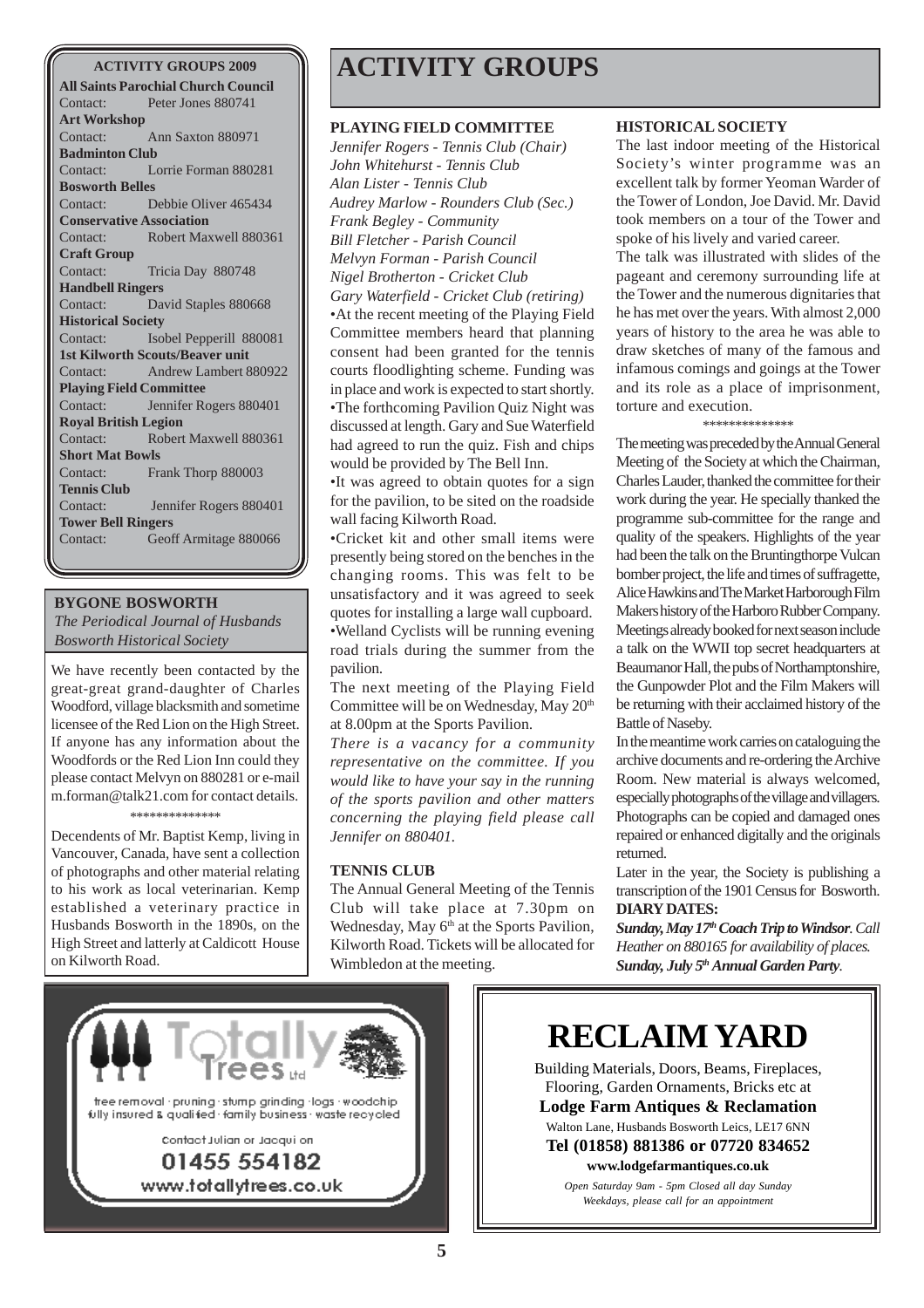## **PARISH COUNCIL NEWS**

#### Report of the Parish Council Open Meeting held on Tues., April 7<sup>th</sup> 2009

Five Council members and twelve visitors were present.

Apologies were received from Mrs. Day. Mr. Fletcher took the chair. **VISITORS' QUESTIONS**

#### •The Chairman invited Brendan Coleman, Head of Street Services at Harborough District Council, to address the meeting. Mr. Coleman outlined his role in charge of street cleaning and waste management. The meeting heard that HDC was one of the foremost councils in England for the amount of waste, approximately 54%, that it directed to recycling. The next project to be rolled out would be the food waste recycling scheme in the late summer. The scheme had been trialed in the district and showed promising results for directing compostable household waste away from landfill. Concerns were raised about the roadside litter problems and, whilst verge clearing is a function of Leicestershire Highways, the district council undertook street cleaning within the village and liaised with LCC on fly-tipping and roadside waste problems. Mr. Coleman agreed to forward concerns raised at the meeting.

Problems with the early collection of refuse and recyclables was also discussed. Mr. Coleman agreed to remind the new contractors that roadside collections should not start before 7.00am. However, he added that the new contractors should be allowed a little time to 'bed' into the new scheme.

•The state of the village footways, especially the narrow parts of Bell Lane and the debris build-up in Green Lane was discussed. Clerk was asked to check if any improvement work to the footways was planned by Highways

**Report of the Parish Council Meeting, which followed the Parish Open Meeting.**

#### **MATTERS ARISING** from the Minutes of the previous meeting:

•Parking problems on the Scout Hut car park were discussed. Following a site meeting in March it was suggested that signs indicating that the car park was for authorised parking only should be erected.

•Further quotes were to be obtained for the cheese stone interpretative signs. •More information on the number of horses stabled around the village was needed before a representation could be made to Highways for Horse Warning signs to be erected. Clerk to make further inquiries.

#### **CEMETERY**

•Quotes were still being sought for re-pointing the rear of the wall. •Council noted that one grass cut had been carried out.

#### **ALLOTMENTS**

•Clerk informed Council that one plot may have been relinquished as no response had been received from the tenant and no work had been carried out on it. If so, this would be re-let from the waiting list.

•Members agreed to provide a skip for the removal of allotment rubbish. The exact date and time would be notified directly to allotment holders near the time.

#### **PLAYING FIELD**

• A pest control contractor had been found and was tackling the mole problem on the lower pitch.

#### **ACCOUNTS**

Clerk presented the accounts, which were read and approved.

# Town & County Transfers

Private hire taxi and courier service Local and long distance taxi service Days out, nights out - up to 6 passengers

### Ring Sam Moreton 01858 880545 or 07546 218637

and if Green Lane was to be included on the street cleaning schedule.

•Concerns about the proposed development off Church Lane were discussed. Residents living nearby were concerned that parking problems would be evident if additional parking space within the site wasn't included in the plans. Problems of over-development of the site, overlooking and traffic movements onto Church Lane and Honeypot Lane were also highlighted. *[Representatives of the local Police Beat Team arrived later in the meeting, due to work commitments]*

•Councillors raised concerns about problems caused by nuisance parking, especially near junctions onto the High Street. PC David Venables agreed to visit the village and note problems such as parking too close to a junction, obstructing traffic and parking on the footway, which contravened traffic laws. Speeding problems were highlighted by members. PC Venables agreed to seek extra speed monitoring sessions on the approaches to the village so that the problem could be assessed.

Police coverage and presence in the area was discussed and it was agreed that police resources needed to be allocated to areas where problems occurred and incidents were necessarily categorised. It was agreed that Bosworth is thankfully subjected to less criminal activity than the major areas such as Fleckney and Broughton Astley and therefore sees less police presence. It was noted that Bosworth is normally policed from Lutterworth, as a suboffice of Market Harborough.

#### **CORRESPONDENCE**

•Rural Housing Scheme - Council heard that the progress of the Exception Site scheme was awaiting response from the land owners.

•Central Networks have indicated that following problems with the overhead electricity supply in Church Street and Honeypot Lane they were now seeking permission to re-route cables underground. Street lighting, presently fixed to the electricity poles, would be replaced by modern standard lamps.

#### **ANY OTHER BUSINESS**

•Council discussed the lack of progress on the Bosworth House development. •Although members noted considerable improvement in the tidiness of the garage forecourt area it was felt that dangerous areas at the rear of the site should be addressed. It was suggested that the rear windows of the workshop should be boarded up and security fencing made more secure to prevent vandals accessing the site.

•The meeting heard that there had been a break-in at the sewage plant.

•Queries were raised about the surfacing of Ashacre Close, since it was understood that funding had been secured by Highways from the developer for the work to be done.

•Council noted that planning consent had been granted for the flood lighting project at the tennis courts and that this work was likely to commence soon. **NEXT MEETING**

*The next meeting of the Parish Council will be on Tuesday, May 5th at 7.30pm in the Committee Room of the Village Hall.*

## KILTECH DECORATORS Husbands Bosworth

#### Domestic & Commercial Decorators

### Tel: 07977 889156 01858 881001

Free Quotations Decorating since 1966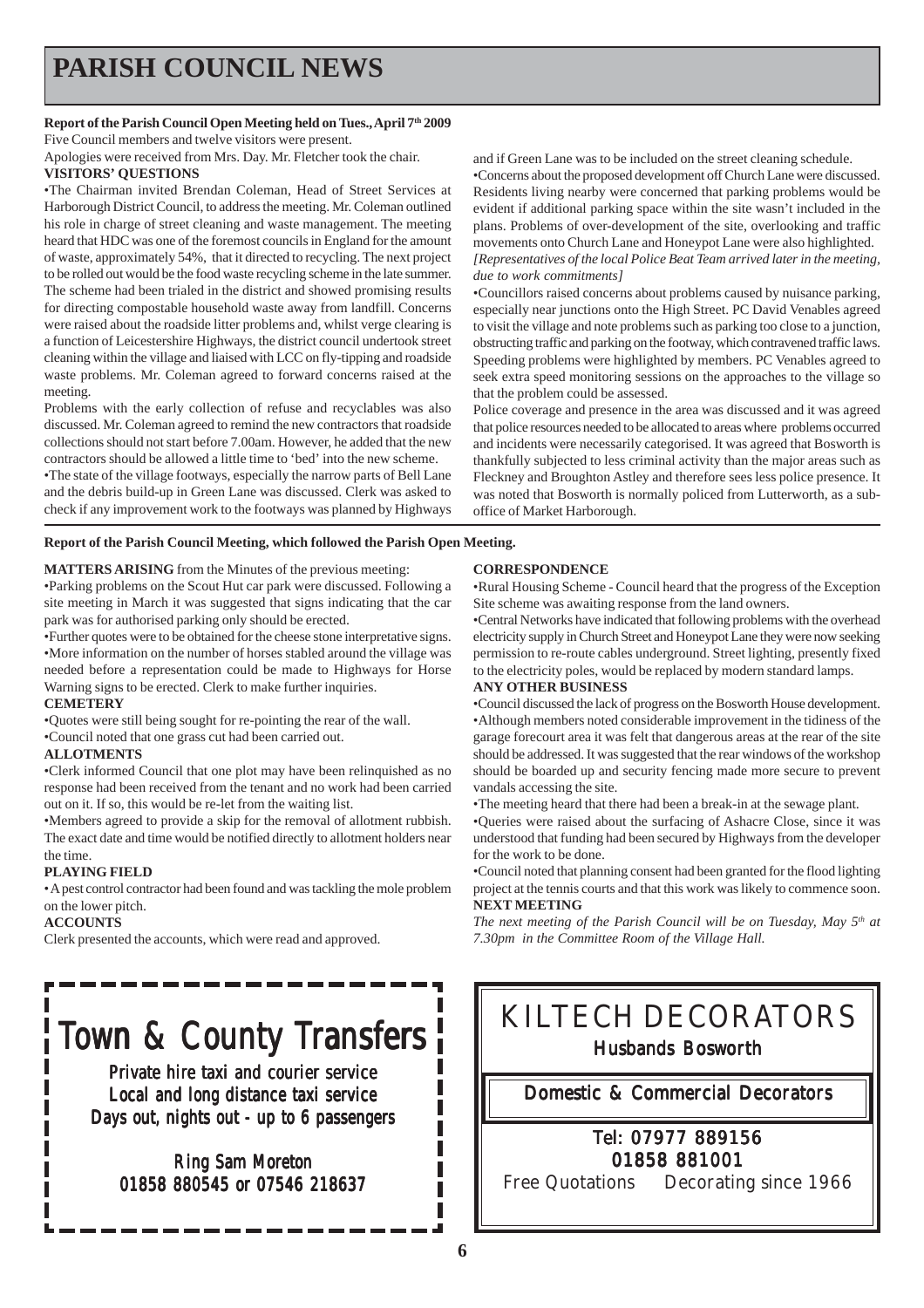## **CHURCH NEWS**

*All Saints Parish Church, Methodist Chapel & St. Mary's Roman Catholic Church*

#### **COFFEE MORNING**

There will be a Coffee Morning in All Saints Church, in aid of church funds, on Saturday, May 9<sup>th</sup> from 10.00am to 12.00noon. There will be a Bring & Buy Stall and all proceeds towards All Saints Church and the Garden of Remembrance.

Everyone is welcome. Please come along and see our lovely church!

#### **WHIST DRIVE**

Whist Drives in aid of All Saints Church funds are held on the first Monday of each month at Kilworth Springs Golf Club and the last Friday of each month at Husbands Bosworth Village Hall, both at 2.00pm. Everyone welcome.

#### **MID-WEEK COMMUNION**

A short but reflective service of communion is held every Wednesday at 9.15am at All Saints.

*VILLAGE HALL BOOKINGS Sue Dhillon 881251 CHURCH HALL BOOKINGS Janice Staples 880668 SPORTS PAVILION ENQUIRIES Audrey Marlow 880316*

#### **The Black and White Ball by Ann Saxton**

*At the Black & White Ball in the Village Hall, We were met with a sherry to make us merry. The décor was magic, the dance demo fantastic A delicious meal, was part of the deal. With an auction of promises supported with bids, From generous punters, raising a 1000 quid. The team had worked for a very long time To create this evening of good food and wine The raffle was great with many a prize Of which I won once, to my surprise. There was merriment and laughter When I kissed the bride, to find a her was a him! With a stubbly chin. A big thank you to all For raising much-needed cash to update our hall.*

### **METHODIST CHURCH NEWS**

*ADVANCE NOTICES* **CHANGE OF DATE FOR EVENING SOIREE. Please note** that this event will now be **on July 1st** and not June 3rd as

previously advertised.

This is an Evening Soiree with Betty Byrne accompanied by Astrid Hazelwood in the Chapel, Welford Road, on Wednesday, July 1<sup>st</sup> at 7.30 pm. Tickets £5. available from Lloyd Jones 880343, Margaret Scurrah 880826, or Rev. Alison Hampton 880351. \*\*\*\*\*\*\*\*\*\*\*\*\*\*

**The ever-popular Methodist Church Strawberry Tea will be on Saturday, June 20th at the home of Lloyd Jones, 12 Butt Lane.**

**Come along and enjoy a relaxing afternoon and catch up on all the local gossip!**

### **ALL SAINTS FLOWER ROTA**

**Altar:** *May 3 - Janice Staples May 10, 17 - Helen Baker May 24, 31 - Jean Hutchings* **Children's Corner:** *May 3 - Maxine McGinnes May 10, 17 - June Elliott May 24, 31 - Pandora Sangster*

**Heather O'Connor is now the contact for the Church Flower Rota. Please call Heather on 880165.**

### **METHODIST CHURCH Coffee Morning**

Wednesday, May 20<sup>th</sup> 10.00am-12.00noon. at the home of Lloyd Jones, 12 Butt Lane. Visitors always welcome.

### #CHURCH SERVICES #

## **All Saints Parish Church**

| MAY                                         |                                                       |
|---------------------------------------------|-------------------------------------------------------|
| 3                                           | <b>Join with Methodists</b>                           |
| 10                                          | <b>8.30am Holy Communion</b>                          |
| 17                                          | <b>10.30am Benefice Service</b><br>at Mowsley         |
| 24                                          | 10.30am All Age Worship                               |
| 31                                          | <b>Benefice Communion</b><br><b>Husbands Bosworth</b> |
| <b>Short Communion every Wed. at 9.15am</b> |                                                       |
| <b>Churchwardens:</b>                       |                                                       |
|                                             | Peter Jones 880741                                    |
|                                             | <b>Brian Smith 880225</b>                             |
| <b>Vicar:</b>                               |                                                       |
|                                             | <b>Rev. Alison Hampton 880351</b>                     |
|                                             | <b>Methodist Church</b>                               |
| 3                                           | <b>Mr. Roger Stephenson</b>                           |

- **(Joined by All Saints)**
- **10 Rev. Alison Tomlin (Communion)**
	-
- **17 Mrs. Christine Hodgson**
- **24 Mrs. Jeanne Moore**
- **31 Rev. Brian Lewis CHAPEL ANNIVERSARY**

**Services every Sunday 6.30pm. All Welcome**

**Contacts: Rev. Brian Kennard 462889 Senior Church Steward: Mr. A Lloyd Jones 880343**

### **St Mary's Roman Catholic Church**

**Services every Sunday 8.30am. Contact: Robert Constable-Maxwell 880361 Father Owen O'Neil 462359**

## NORTH KILWORTH WHARF BOAT SERVICES

Station Road, North Kilworth Lutterworth LE17 6JB *Stockists of Calorgas, household fuels & red diesel Local delivery Dayboat hire* Call John & Jane Pugh Tel: 01858 881723 Mobile: 07967 087290

NIGEL HALL PAINTER & DECORATOR Property maintenance City & Guilds NVQ No job too small Tel: 01858 880567 07749 639691